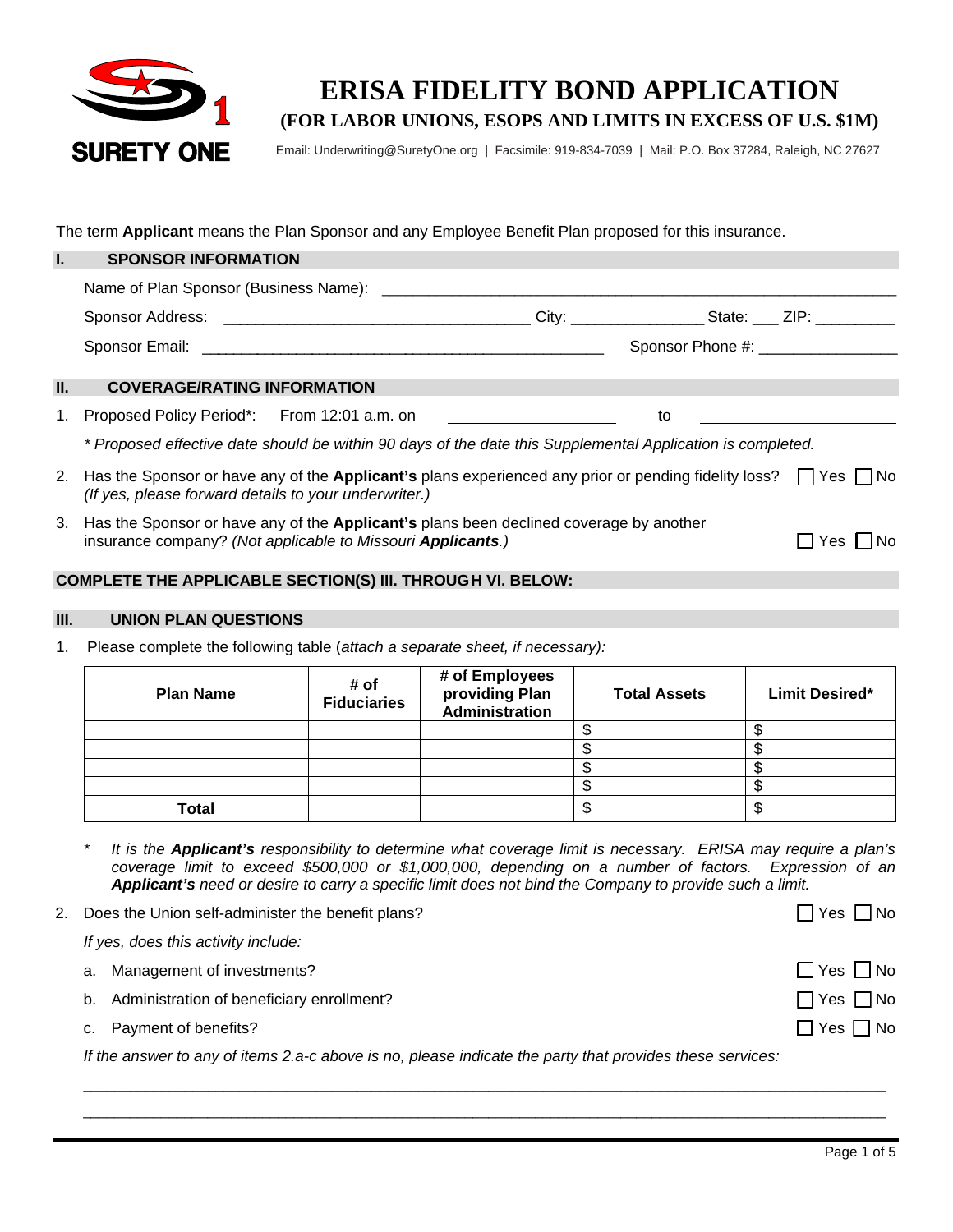|  | N٥ |
|--|----|
|--|----|

| 3. Are plan assets invested in accordance with a formal written investment plan? | $\Box$ Yes $\Box$ No |
|----------------------------------------------------------------------------------|----------------------|
| (If no, please explain.)                                                         |                      |

| 4. Are all plans audited annually by an independent CPA, and providing an unqualified auditor's opinion? $\Box$ Yes $\Box$ No<br>(If no, please explain.) |  |
|-----------------------------------------------------------------------------------------------------------------------------------------------------------|--|
|                                                                                                                                                           |  |

\_\_\_\_\_\_\_\_\_\_\_\_\_\_\_\_\_\_\_\_\_\_\_\_\_\_\_\_\_\_\_\_\_\_\_\_\_\_\_\_\_\_\_\_\_\_\_\_\_\_\_\_\_\_\_\_\_\_\_\_\_\_\_\_\_\_\_\_\_\_\_\_\_\_\_\_\_\_\_\_\_\_\_\_\_\_\_\_\_\_\_\_\_\_\_\_\_\_\_\_\_\_\_

| 5.  | Are all bank account statements reconciled at least monthly?                                                           | $\Box$ Yes $\Box$ No |
|-----|------------------------------------------------------------------------------------------------------------------------|----------------------|
| 6.  | Does someone other than the person responsible for reconciling bank accounts:                                          |                      |
|     | Make deposits?<br>a.                                                                                                   | $\Box$ Yes $\Box$ No |
|     | Make withdrawals?<br>b.                                                                                                | $\Box$ Yes $\Box$ No |
|     | Sign checks?<br>с.                                                                                                     | $\Box$ Yes $\Box$ No |
| 7.  | Is countersignature of checks required?                                                                                | $\Box$ Yes $\Box$ No |
|     | If yes, what is threshold requirement for dual signing?                                                                | \$                   |
| 8.  | Is segregation of duties practiced in the following areas:                                                             |                      |
|     | Cash receipts?<br>а.                                                                                                   | $\Box$ Yes $\Box$ No |
|     | Vendor approval?<br>b.                                                                                                 | $\Box$ No<br>∐ Yes   |
|     | Oversight of blank check stock and check-writing apparatus?<br>с.                                                      | _  Yes  __  No       |
|     | Purchase order approval and payment?<br>d.                                                                             | $\Box$ Yes $\Box$ No |
|     | Benefit enrollments and benefit payments?<br>е.                                                                        | $\Box$ Yes $\Box$ No |
| IV. | <b>NON-QUALIFYING ASSET QUESTIONS</b>                                                                                  |                      |
| 1.  | Has the Applicant requested an Employee Benefit Plan Audit Waiver from the Department of Labor?                        | $\Box$ Yes $\Box$ No |
|     | (If yes, has the Audit Waiver been granted?)                                                                           | ]Yes □ No            |
| 2.  | Do any of the Applicant's plans hold non-qualifying assets?                                                            | $\Box$ Yes $\Box$ No |
| 3.  | How many beneficiaries are in the plan?                                                                                |                      |
| 4.  | Indicate the amount of non-qualifying assets at the end of the most recent<br>plan reporting year?                     | \$                   |
| 5.  | What is the percentage of non-qualifying assets in relation to total plan assets?                                      | $\%$                 |
| 6.  | Please describe the non-qualifying assets. (Attach a separate page if necessary.)                                      |                      |
| 7.  | How often are non-qualifying assets evaluated to determine their market value?                                         |                      |
| 8.  | How is the market value of non-qualifying assets determined? (Attach a separate page if necessary.)                    |                      |
| 9.  | Are any non-qualifying assets held in custody by any Fiduciary who is a plan participant?<br>(If yes, please explain.) | $\Box$ Yes $\Box$ No |
|     | 10. Are non-qualifying investments originated or managed by a third party manager or custodian?                        | $Yes \tN$            |
|     | 11. What percentage interest as participants in the plan assets do Fiduciaries hold in the plan?                       | _%                   |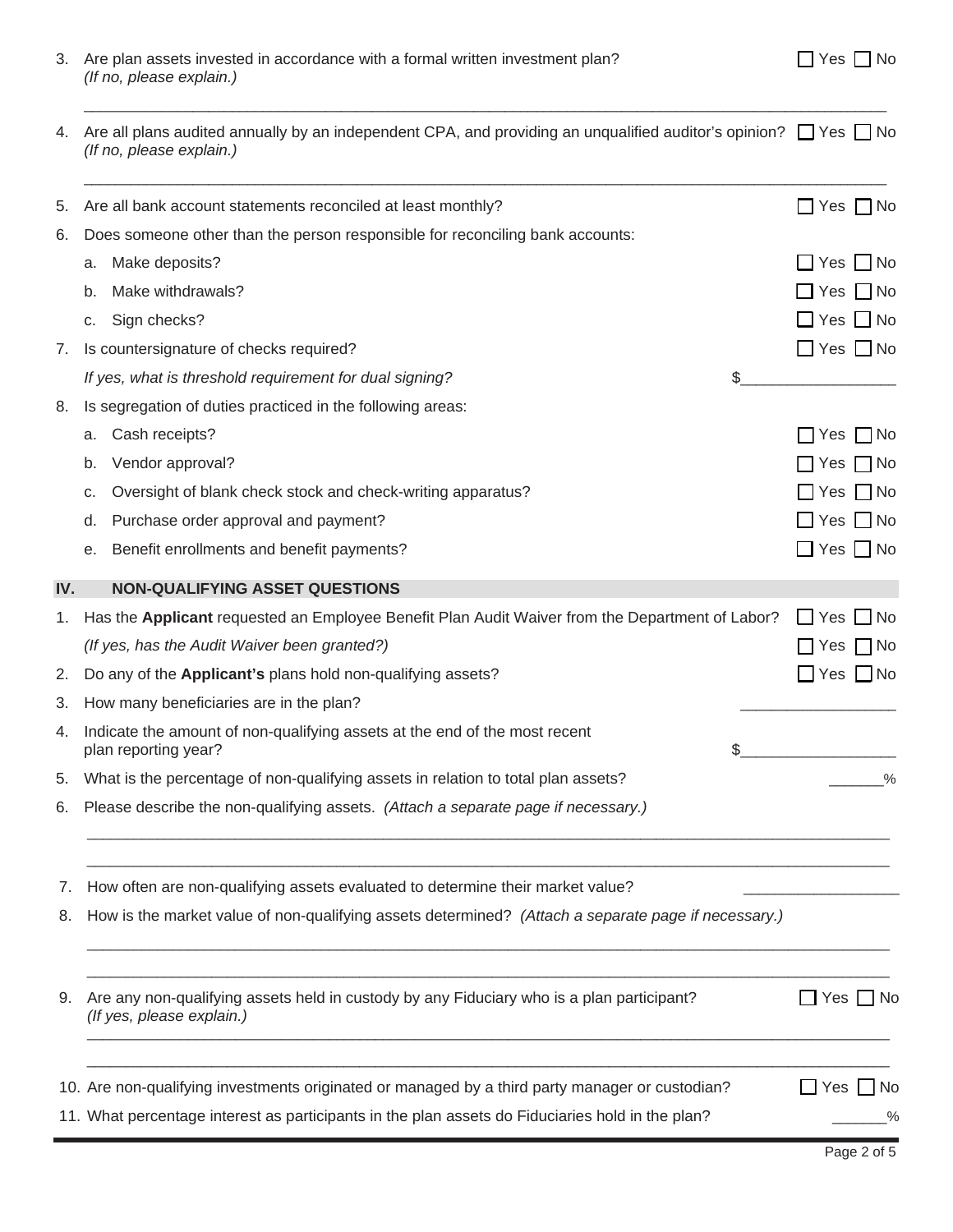# **V. EMPLOYER SECUR ITIES QUESTIONS**

1. Please complete the following table (*attach a separate sheet, if necessary*):

| <b>Plan Name</b> | <b>Total Assets</b> | <b>Amount of Employer</b><br><b>Securities</b> | <b>Limit Desired*</b> |
|------------------|---------------------|------------------------------------------------|-----------------------|
|                  |                     |                                                |                       |
|                  |                     |                                                |                       |
|                  |                     |                                                |                       |
|                  |                     |                                                |                       |
| <b>Total</b>     |                     |                                                | S                     |

*\* It is the Applicant's responsibility to determine what coverage limit is necessary. ERISA may require a plan's coverage limit to exceed \$500,000 or \$1,000,000, depending on a number of factors. Expression of an Applicant's need or desire to carry a specific limit does not bind the Company to provide such a limit.* 

2. Please indicate the number of fiduciaries/trustees for all plans *(Please do not include any third party administrators, professional investment advisors or any other independent service providers.)*

3. Are all plans audited annually by an independent CPA, and providing an unqualified auditor's opinion?  $\Box$  Yes  $\Box$  No *(If no, please explain.)*

|    | 4. Did the most recent CPA audit indicate any material findings regarding the financial condition or<br>internal control conditions impacting, or potentially impacting, the financial statements of the plan? | $\Box$ Yes $\Box$ No |
|----|----------------------------------------------------------------------------------------------------------------------------------------------------------------------------------------------------------------|----------------------|
|    | 5. Are the employer securities publicly traded?                                                                                                                                                                | $\Box$ Yes $\Box$ No |
|    | (If yes, what is the ticker symbol?)                                                                                                                                                                           |                      |
| 6. | Are there any outstanding or delinquent plan contributions or plan loans, leases or debt obligations<br>that are in default or classified as uncollectible?                                                    | l No<br>Yes I        |

*(If yes, please explain.)*

# **ENHANCED LIMIT QUESTIONS**

1. Please complete the following table (*attach a separate sheet, if necessary*):

| <b>Plan Name</b> | # of Fiduciaries | <b>Total Assets</b> | <b>Limit Desired*</b> |
|------------------|------------------|---------------------|-----------------------|
|                  |                  |                     |                       |
|                  |                  |                     |                       |
|                  |                  |                     |                       |
|                  |                  |                     |                       |
| <b>Total</b>     |                  |                     |                       |

\_\_\_\_\_\_\_\_\_\_\_\_\_\_\_\_\_\_\_\_\_\_\_\_\_\_\_\_\_\_\_\_\_\_\_\_\_\_\_\_\_\_\_\_\_\_\_\_\_\_\_\_\_\_\_\_\_\_\_\_\_\_\_\_\_\_\_\_\_\_\_\_\_\_\_\_\_\_\_\_\_\_\_\_\_\_\_\_\_\_\_\_\_\_\_\_\_\_\_\_\_\_\_

*\* It is the Applicant's responsibility to determine what coverage limit is necessary. ERISA may require a plan's coverage limit to exceed \$500,000 or \$1,000,000, depending on a number of factors. Expression of an Applicant's need or desire to carry a specific limit does not bind the Company to provide such a limit.* 

\_\_\_\_\_\_\_\_\_\_\_\_\_\_\_\_\_\_\_\_\_\_\_\_\_\_\_\_\_\_\_\_\_\_\_\_\_\_\_\_\_\_\_\_\_\_\_\_\_\_\_\_\_\_\_\_\_\_\_\_\_\_\_\_\_\_\_\_\_\_\_\_\_\_\_\_\_\_\_\_\_\_\_\_\_\_\_\_\_\_\_\_\_\_\_\_\_\_\_\_\_\_\_ \_\_\_\_\_\_\_\_\_\_\_\_\_\_\_\_\_\_\_\_\_\_\_\_\_\_\_\_\_\_\_\_\_\_\_\_\_\_\_\_\_\_\_\_\_\_\_\_\_\_\_\_\_\_\_\_\_\_\_\_\_\_\_\_\_\_\_\_\_\_\_\_\_\_\_\_\_\_\_\_\_\_\_\_\_\_\_\_\_\_\_\_\_\_\_\_\_\_\_\_\_\_\_

2. Please explain the plan's desire to carry an enhanced limit beyond the limit required by ERISA *(Attach a separate page if necessary.)*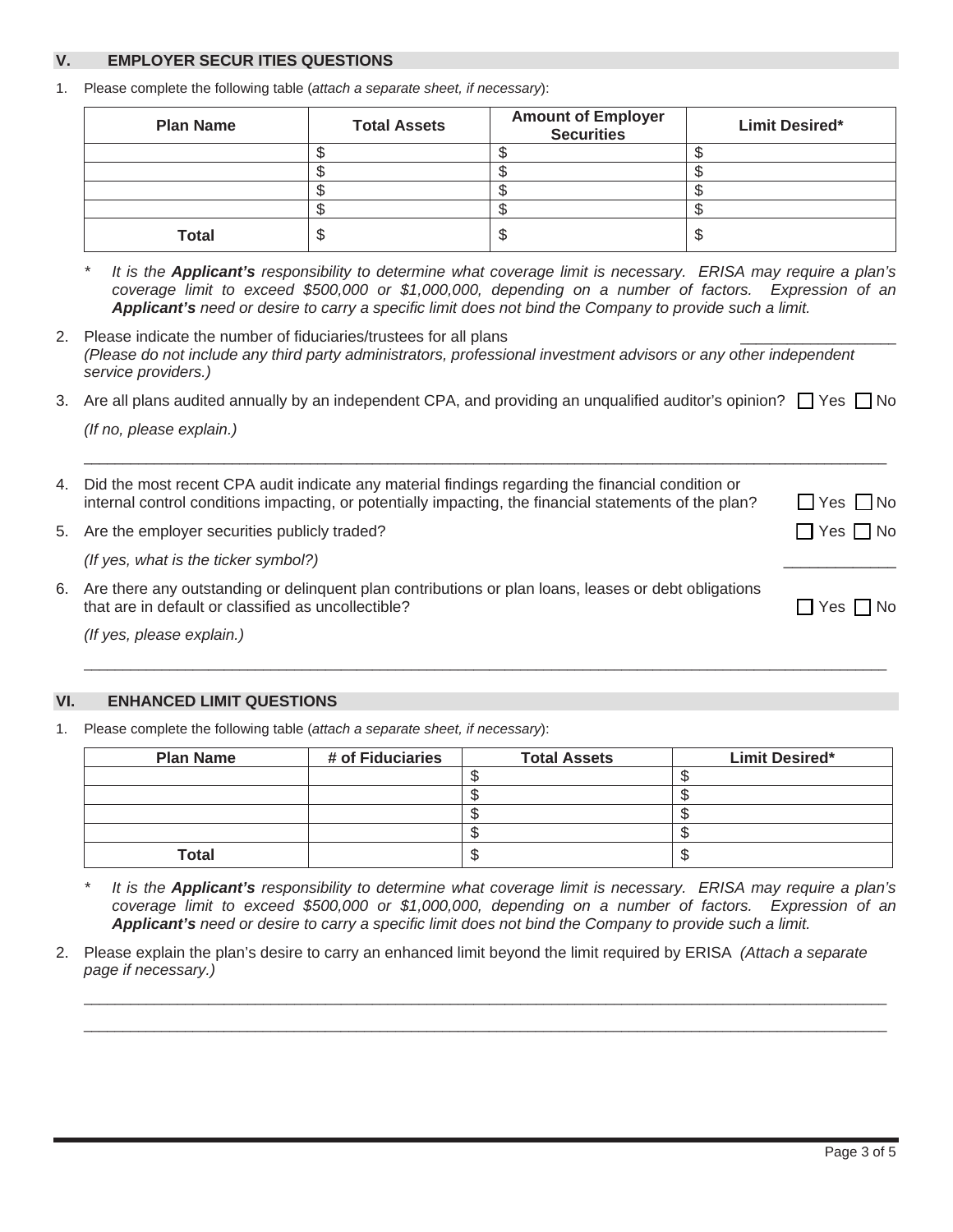## **VIII. FRAUD WARNINGS**

#### *Attention: Insureds in Alabama, Arkansas, D.C., Maryland, New Mexico, and Rhode Island*

Any person who knowingly (or willfully in MD) presents a false or fraudulent claim for payment of a loss or benefit or who knowingly (or willfully in MD) presents false information in an application for insurance is guilty of a crime and may be subject to fines and confinement in prison.

## *Attention: Insureds in Colorado*

It is unlawful to knowingly provide false, incomplete, or misleading facts or information to an insurance company for the purpose of defrauding or attempting to defraud the company. Penalties may include imprisonment, fines, denial of insurance, and civil damages. Any insurance company or agent of an insurance company who knowingly provides false, incomplete, or misleading facts or information to a policyholder or claimant for the purpose of defrauding or attempting to defraud the policyholder or claimant with regard to a settlement or award payable from insurance proceeds shall be reported to the Colorado Division of Insurance within the Department of Regulatory Agencies.

#### *Attention: Insureds in Florida*

Any person who knowingly and with intent to injure, defraud, or deceive any insurer files a statement of claim or an application containing any false, incomplete, or misleading information is guilty of a felony of the third degree.

# *Attention: Insureds in Kentucky, New Jersey, New York, Ohio, and Pennsylvania*

Any person who knowingly and with intent to defraud any insurance company or other person files an application for insurance or statement of claim containing any materially false information or conceals for the purpose of misleading, information concerning any fact material thereto commits a fraudulent insurance act, which is a crime and subjects such person to criminal and civil penalties. (In New York, the civil penalty is not to exceed five thousand dollars (\$5,000) and the stated value of the claim for each such violation.)

#### *Attention: Insureds in Louisiana, Maine, Tennessee, Virginia, and Washington*

It is a crime to knowingly provide false, incomplete, or misleading information to an insurance company for the purpose of defrauding the company. Penalties include imprisonment, fines, and denial of insurance benefits.

## *Attention: Insureds in Oregon*

Any person who knowingly presents a false or fraudulent claim for payment of a loss or benefit or who knowingly presents false information in an application for insurance may be guilty of a crime and may be subject to fines and confinement in prison.

#### *Attention: Insureds in Puerto Rico*

Any person who knowingly and with the intention of defrauding presents false information in an insurance application, or presents, helps, or causes the presentation of a fraudulent claim for the payment of a loss or any other benefit, or presents more than one claim for the same damage or loss, shall incur a felony and, upon conviction, shall be sanctioned for each violation with the penalty of a fine of not less than five thousand dollars (\$5,000) and not more than ten thousand dollars (\$10,000), or a fixed term of imprisonment for three (3) years, or both penalties. Should aggravating circumstances be present, the penalty thus established may be increased to a maximum of five (5) years; if extenuating circumstances are present, it may be reduced to a minimum of two (2) years.